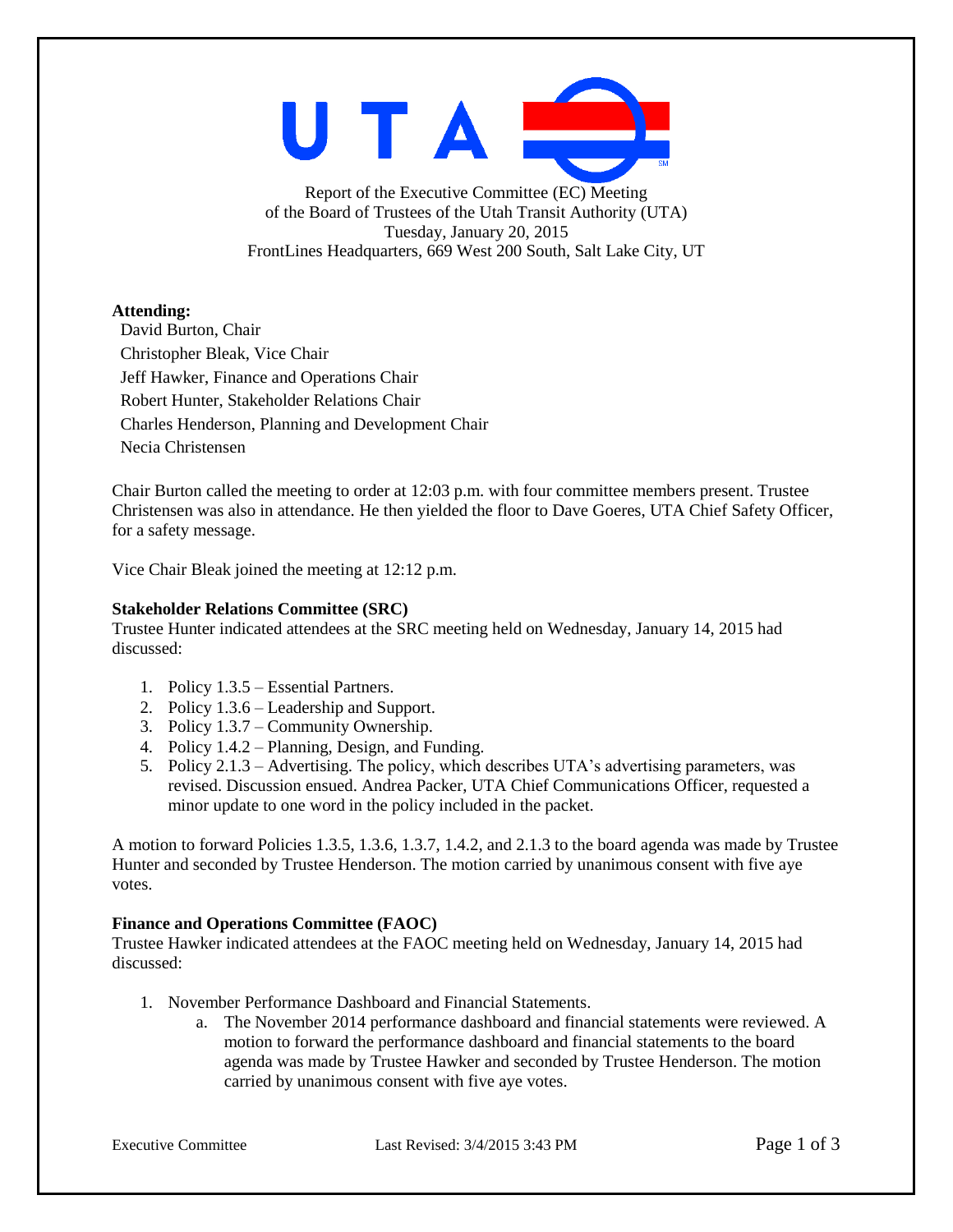Robert Biles, UTA Chief Financial Officer, gave an update on the progress of UTA's bond refunding. He mentioned that UTA received notice that its subordinate debt rating with Standard  $\&$  Poor's was being upgraded.

## **Planning and Development Committee (PADC)**

Trustee Henderson indicated that a PADC meeting was held on Wednesday, January 14, 2015, but that no items discussed at the meeting would be forwarded to the board agenda.

## **Information Items**

- 1. Approval of December 8, 2014 Meeting Report.
	- a. A motion to approve the December 8, 2014 meeting report was made by Vice Chair Bleak and seconded by Trustee Hunter. The motion carried by unanimous consent with five aye votes.

#### **Closed Session.**

Chair Burton indicated there was a matter to be discussed in closed session. A motion to move into closed session was made by Trustee Henderson and seconded by Vice Chair Bleak. The motion carried by unanimous consent and the EC moved into closed session at 12:29 p.m.

Bruce Jones, UTA General Counsel, opined on the legal basis for the matters discussed in closed session. He directed that no recording of the closed session portion of the meeting be made and stated that the board chair would need to sign an affidavit attesting to the content of the meeting and the need for closure.

#### **Open Session.**

A motion to return to open session was made by Trustee Hunter and seconded by Trustee Henderson. The motion carried by unanimous consent and the EC returned to open session at 1:52 p.m.

# **Action Taken Regarding Matters Discussed in Closed Session.**

No action was taken regarding matters discussed in closed session.

#### **Other Business.**

No other business was discussed.

#### **Board Coordination**

Clarification was requested on the timing for noticing appointing authorities regarding term ends for trustees. It was determined that a 90-day notice was appropriate.

The EC directed that the January board meeting be held electronically.

#### **Set Board Meeting Agenda**

The board agenda was set as outlined in the EC meeting.